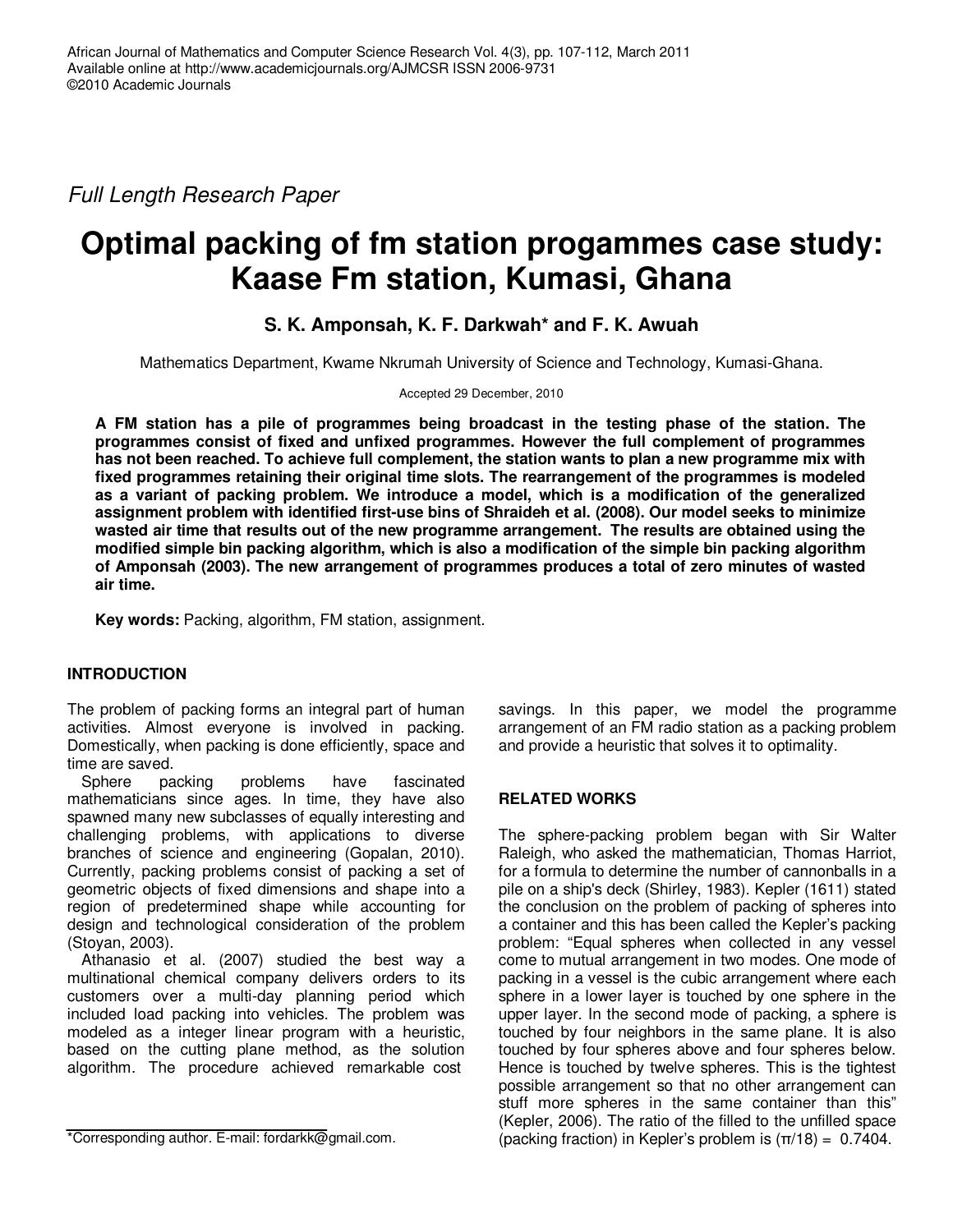A packing arrangement of identical spheres that has the higher packing ratio was seen to have stable<br>configuration. Hilbert (1901) presented to the configuration. Hilbert (1901) presented to the International Mathematical Congress in Paris the Hilbert's  $18<sup>th</sup>$  Problem on the possibility of arranging most densely in space an infinite number of equal solids of a given form and size such that the packing fraction may be as great as possible.

Gauss (1831) showed that, the face centered cubic structure is the densest lattice packing in three dimensions. However the tetrahedral packing is also a dense lattice packing. This implies that non – crystalline structure could have packing fraction higher than the cubic close packing.

Fejes (1964) was the first to use an optimization technique to produce an upper bound of the packing fraction to be 0.7754. Further upper bounds have been obtained to be 0.7797 (Rogers, 1958), 0.77836 (Lindsey, 1987) and 0.7731 (Muder, 1993).

The problem closely related to the sphere packing problem is the kissing number problem. The kissing number (contact number or coordination number),  $τ_n$ , is the highest number of equal non-overlapping spheres in  $R<sup>n</sup>$  space that can touch a fixed sphere of the same size.  $\tau_n$  is not known for  $n \ge 4$  except when  $n = 8$  and  $n = 24$ where the arrangements are respectively found in the  $E_8$ lattice and the Leech lattice (Gopalan, 2010 ).

Wyner (1967) showed that for a given n, the kissing number is bounded below as  $\tau_n \geq 2^{(1-\theta.5\log_2 3)^*n(1+o(1))}$  and Kabatiansky and Levenshtein (1978), showed that it is bounded above as  $\tau_n \leq 2^{0.401 \cdot n(1+o(1))'}$ .

Borndorfer (2003) argued that packing constraints are one of the most common problem characteristics in combinatorial optimization. They come up in problems of bin packing, vehicle and crew scheduling, VLSI and network design, and frequency assignment. The study of such combinatorial optimization problems has yielded deep structural and algorithmic results.

Johnson (1973) showed that the algorithmic strategy that orders items in descending order and places them sequentially in the first bin in which they fit is never suboptimal by more than 22% and further that no efficient bin packing algorithm can be guaranteed to do better than 22%. Amponsah (2003), proposed the simple bin packing algorithm (SIBINPA) for the solution of the bin packing problem. The SIBINPA arranges the items in ascending order of magnitude. Starting with the item of largest magnitude, it packs the items from the leftmost bin to the rightmost bin. It then returns from the rightmost bin to the leftmost bin. The values of items in each bin should not exceed the bin capacity. The algorithm steps for the SIBINPA are shown as:

Step 1: Arrange in ascending order the time length required to pack each of the items to be assigned to the bins (programme days).

Step 2: Insert the items in descending time magnitude

from first bin to the last bin making sure bin capacity is not exceeded for each item input.

Step 3: Reverse the order of the bins and go to step 2.

Step 4: Repeat processes in step 2 and 3 until all the items are packed

In this paper, we provide a modification of the simple bin packing algorithm to solve the problem of programme arrangement in an FM station.

# **PROBLEM STATEMENT**

Kaase FM Station in Kumasi, Ghana, has recently been set up with the necessary resources and has been licensed to broadcast transmission. The station is on a test transmission and has piled up a set of programmes they are broadcasting. Management do not have the full complement of programme broadcasts to last from 6 a.m. to 12 midnight each day. They have sought to obtain sponsorship for additional programmes. The programmes consist of fixed and unfixed programmes; so management want to rearrange the pile of programme outline so as to have a new programme mix whereby the fixed programmes will maintain their air-times while the unfixed programmes can be mixed with the new programmes. Spaces created in the new programme arrangement will be used to look for sponsorship. Table 1 shows the current pile of programmes. Programme activities for Sundays are excluded since the entire programme spaces for the day have fixed programmes.

# **A BIN PACKING PROBLEM FORMULATION**

Shraideh et al. (2008) introduced a discrete multi criteria optimization problem of assigning contract jobs to primary and secondary workers with the condition that secondary workers could only be assigned jobs if the primary workers did not have the capacity for the job at hand. The problem combined the characteristics of bin packing problem (BPP) and generalized assignment problem (GAP). The multi criteria problem was subsequently reduced to two optimization problems consisting of a new variant of bin packing problem, called generalized assignment problem with identified first used bins (GAPIFB) and the generalized assignment problem (GAP). The use of secondary agents is allowed only when the primary agents are not capable to treat all the tasks. The objective function of GAPIFB is to minimize the number of secondary agents. Let the binary *U<sup>i</sup>* represent primary or secondary agents, where, for  $i \!\in\! \{1,2,...,N\}$  ,  $\,U_{\,i}\,$  represents a primary agent and for  $i \in \{N+1, N+2, ..., N+M\}$ ,  $U_i$  represents a secondary agent. Let,  $Z =$  Number of task types, M = Available secondary agents;  $N =$  Available primary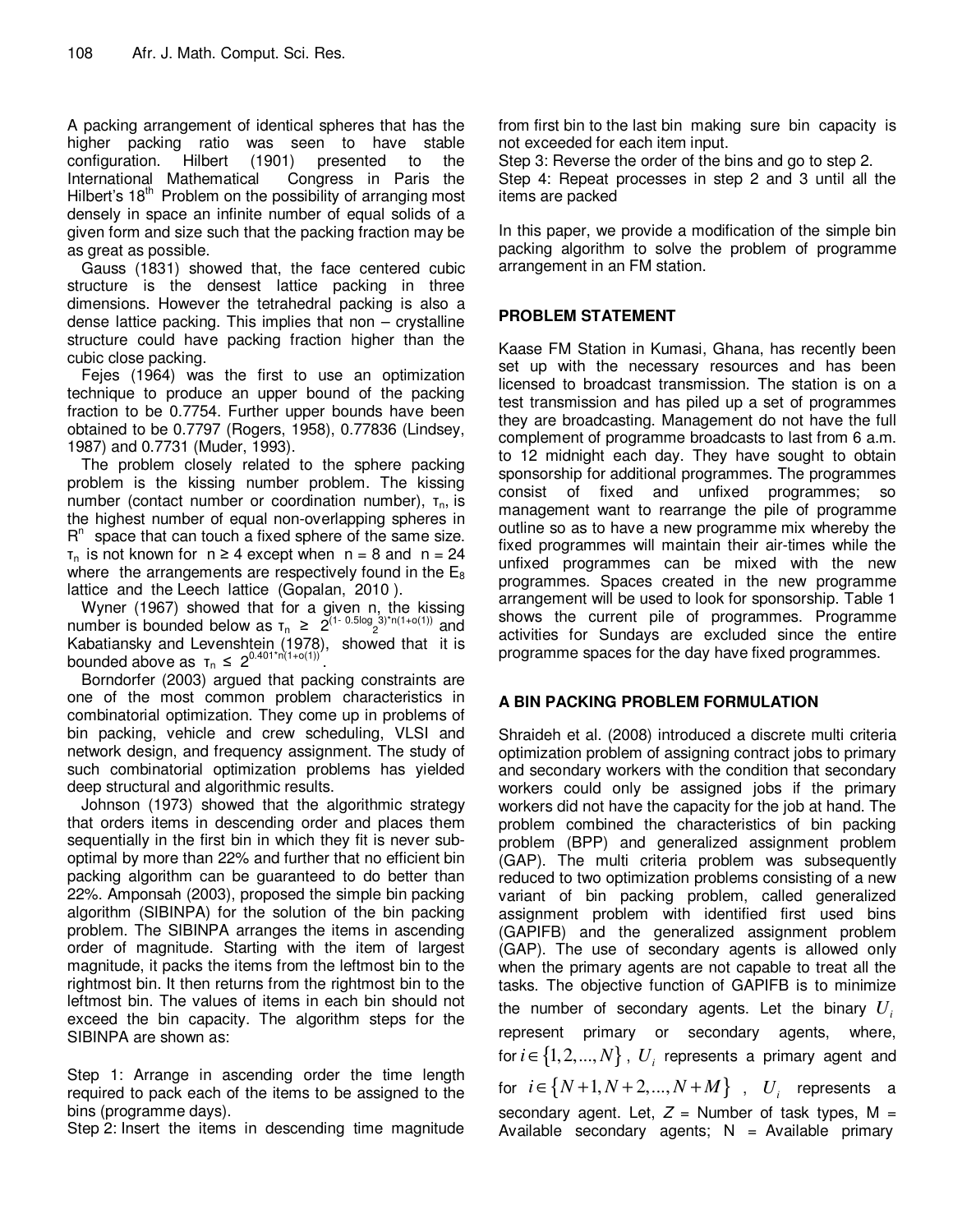|  |  |  | Table 1. Current programme arrangement from Monday to Saturday. |
|--|--|--|-----------------------------------------------------------------|
|--|--|--|-----------------------------------------------------------------|

| Monday              | Tuesdav            | Wednesday                | Thursday              | Friday               | <b>Saturday</b>       |
|---------------------|--------------------|--------------------------|-----------------------|----------------------|-----------------------|
| Home news(30)*      | Home news(30)*     | Home news (300*          | Home news $(30)^*$    | Home news $(30)^*$   | Home news $(30)^*$    |
| Morning show(180)*  | Morning show(180)* | Morning show(120)*       | Morning show(120)*    | Morning show(150)*   | World sports (120)    |
| Busy time (180)*    | Busy time(180)*    | EkwansoKosekose(60)      | Time with NCCE(60)    | AhemfoAsoe(30)       | MmofraKyepen(60)      |
| Jazz music $(60)^*$ | Francophone(60)    | Busy time(180)*          | Busy time(60)*        | Periscope(120)       | Youth forum(60)       |
| Kumasi monsom(60)   | Total sports(60)   | Reggae(60)               | Governance hour(60)*  | Gospel(60)           | Women's avenue(60)    |
| Drive time(180)*    | Drive time (170)*  | TeteAmamere(60)          | Busy time $II(60)^*$  | ObaaPa (60)          | Highlife(90)          |
| This is life(60)    | Abrabo Mu Nsem(60) | Drive time(180)*         | Health matters(60)    | Drive time(180)*     | Metro news $(60)^*$   |
| Reggae(145)         | Reggae(120)        | AkuafoMfaAdwene(60)      | KyereW'adwen $(60)^*$ | AkuafuoBadwa(60)     | Nwomkro(120)          |
|                     | Gospel music(120)  | Slow gospel(30)          | Metro drive (180)*    | Weekend groove(210)* | ELS(90)               |
|                     |                    | Heart to heart $(120)^*$ | Kenkan me(30)         |                      | $LMM(120)^*$          |
|                     |                    |                          | Smooth joints (30)    |                      | Reggae sunsplash(180) |
|                     |                    |                          | Reggae(85)            |                      |                       |

\* fixed programmes. The time duration (minutes) for each programme is shown in brackets.

(2)

agents,  $\mathsf{CAP}_\mathsf{i}$  = Capacity of agent *i*,  $QT_{_f}$  = Quantity of tasks of type **j** *<sup>T</sup>ij* = Needed time for primary or secondary agent *i* to treat a task of type  $j$ , and  $\overline{X}_{ij}$  = The number of tasks of type  $j$  assigned to primary or secondary agent i.

The GAPIFB is thus formulated as:

$$
Min \sum_{i=1}^{N+M} U_i \tag{1}
$$

Subject to:

$$
\sum_{j=1}^{z} X_{ij} * T_{ij} \le CAP_i * U_i \qquad \forall i \in \{1, 2, \dots, N+M\}
$$
\n(2)

$$
\sum_{i=1}^{N+M} X_{ij} = QT_j \qquad \forall j \in \{1, 2, \dots, Z\}
$$
\n
$$
\sum_{i=1}^{N} U_i = N
$$

*i*

The objective function (1) seeks to minimize the number of secondary agents used to treat all tasks. Constraint (2) ensures that the capacity of agents is not violated. Equation (3) ensures that all tasks are allocated and each task is assigned to only one agent. Equation (4) ensures that all primary agents are included in solution.

 For the GAP problem, consider the following: Let,  $L =$  Number of secondary agents to be hired. Put:

$$
i \in \{1, 2, ..., L\}
$$
 and  $j \in \{1, 2, ..., Z\}$ 

The formulation of the GAP is then:

$$
Min \sum_{i=1}^{N+L} \sum_{j=1}^{Z} X_{ij} * T_{ij}
$$
\n(5)

*subjectto*

(3)

(4)

$$
\sum_{j=1}^{Z} X_{ij} * T_j \leq CAP_i \qquad \forall i \in \{1, 2, ..., L\}
$$

$$
\sum_{i=1}^{L} X_{ij} = QY_{j}, \qquad \forall j \in \{1, 2, \ldots, Z\}
$$
\n
$$
(7)
$$

(6)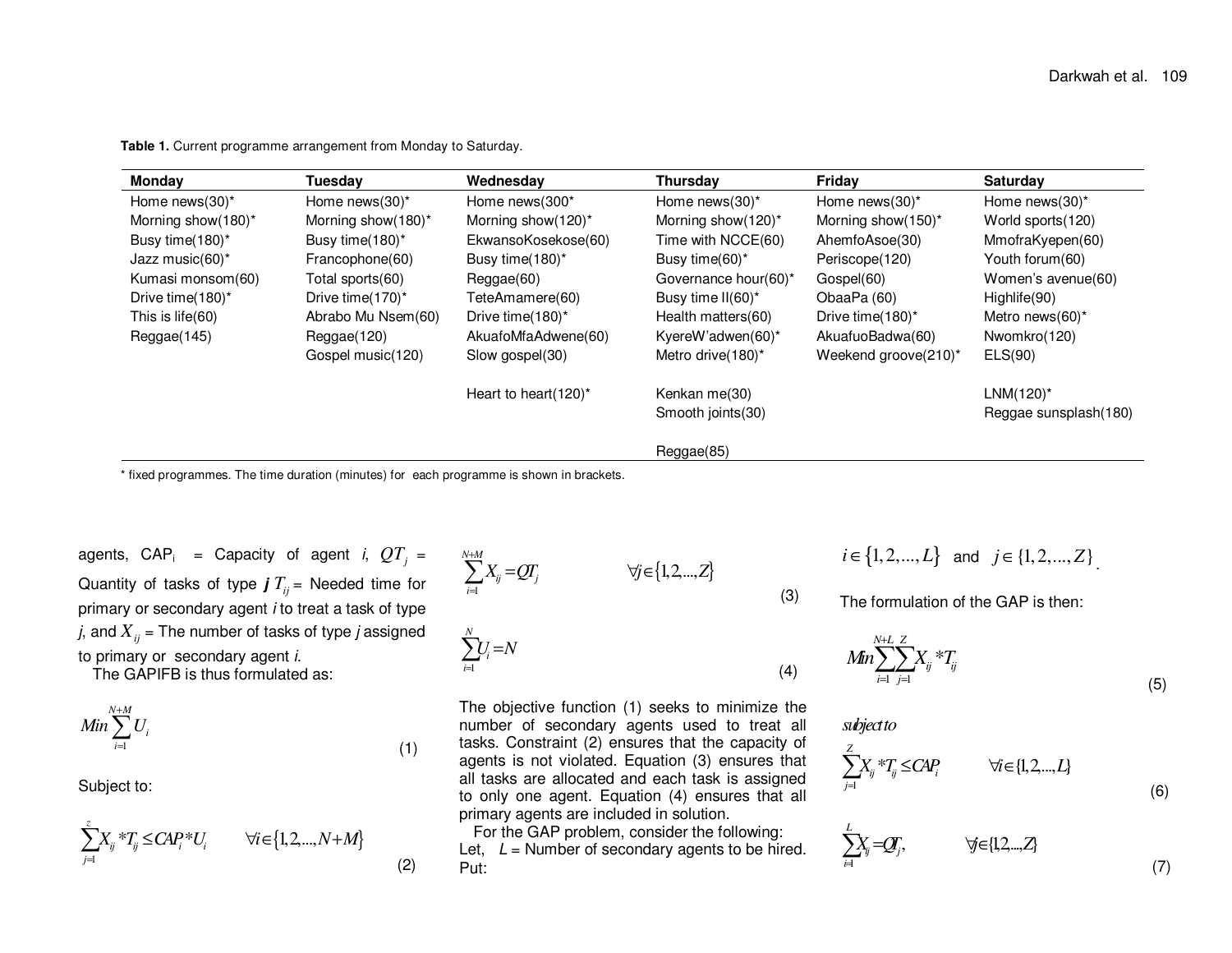The objective function (5) minimizes the total treatment time for all contracts. Constraint (6) ensures agent capacity is not violated. Equation (7) ensures that the distributed quantity of tasks of type  $k$  is less than the received quantity of that type.

#### **Modification of the GAPIFB**

Here, we introduce a new optimization model, which uses some of the characteristics of the GAPIFB-GAP formulation and will satisfy the problem of arrangement and redistribution of programme spaces for the FM station with the condition that fixed programmes should remain as currently scheduled. Let:

*NC* = Number of all tasks(programmes)

 $A_{ij}$  = Quantity of programme  $j$  of type  $s$  assigned to bin  $i$ 

 $k =$  Number of bins

 $QT_s = Q$ uantity of programmes of type *s* in bin *i* 

 $n_i$  = Number of fixed programmes in bin  $i$ 

 $m_i$  = Number of unfixed programmes in bin  $i$ 

 $r_i$  = Number of unused spaces in bin *i* 

 $N =$  Number of fixed programmes

*M*=Ninterof unfixed programmes

c=Capacity of the bins

 $T_{ij}$  = Needed time to pack fixed programme *j* into bin *i* 

V<sub>ij</sub> = Needed time to pack unfixed programme *j* into bin *i* 

 $U_j =$ **Bolean 1, if fixed programe** *j* is used in bin *i*, and 0, otherwise.

 $X_{ij}$  = $\frac{1}{2}$  = $\frac{1}{2}$  for  $\frac{1}{2}$  if  $\frac{1}{2}$  in  $\frac{1}{2}$  is used in bin *i*, and 0, otherwise

**W** = Time left in block *j* for bin *i* after block has been sealed

The objective function is:

$$
Mn \sum_{i=1}^{k} \sum_{j=1}^{r_i} W_{ij}
$$
\n(8)

Subject to:

$$
\sum_{i=1}^{k} \sum_{j=1}^{n_i} U_{ij} = N \tag{9}
$$

$$
\sum_{i=1}^{k} \sum_{j=1}^{m_i} X_{ij} = M \tag{10}
$$

$$
\sum_{j=1}^{n} (U_{ij}^* \cdot T_{ij}) + \sum_{j=1}^{n} (X_{ij}^* \cdot V_{ij}) + \sum_{j=1}^{n} W_{ij} = c \quad \forall i = 1, 2, \dots, k \tag{11}
$$

$$
\sum_{j=1}^{n} A_{kj} \leq 1 \qquad \forall i = 1, 2, \dots, k \quad \forall s = 1, \dots, QT_{is}
$$
\n
$$
(12)
$$

$$
A_{\rm ij} = \{0\} \tag{13}
$$

The objective function (8) seeks to minimize the wasted time in the bins. Equations (9) and (10) ensure that all programme items are packed. Equation (11) ensures that the capacity of the bins is not violated. Constraint (12) ensures each item is packed once. Equation (13) is binary condition

## **Proposed bin packing algorithm**

The Simple Bin Packing algorithm (SIBINPA) was modified to suit the structure of the proposed programme outline of the Kaase FM Station. When the fixed programmmes for a day's bin are inserted, blocks of programme spaces are left between the fixed programmes. Thus a day's bin may contain multiple blocks as compared to the packing problem solved by the Simple Bin Packing Algorithm for which a day's bin corresponds a single block. The Modified Simple Bin Packing Algorithm (MOSIBINPA) is a hybrid of the SIBINPA of Amponsah (2003), and first fit decreasing algorithm. The MOSIBINPA procedure first arranges fixed programmes in their respective positions and the blocks of spaces are filled by unfixed and new programmes.

In this method, the Simple Bin Packing is applied until a fraction, β, of the total sum of value of the items are arranged. First fit decreasing algorithm is then applied to pack the rest of the items into the Bins. The steps of MOSIBINPA are given as:

Step 1: Categorize programmes into fixed and unfixed programmes.

Step 2: The fixed programmes are arranged in their respective time slots thereby creating blocks in the various days' programmes.

Step 3: Arrange in ascending order the time length required to pack each of the unfixed programme items, which have not yet been assigned to any of the programme days (bins).

Step 4: Pack items in descending order of magnitude from first bin (Monday) to the last bin (Saturday).

Step 5: Reverse the order of the bins and go to step 4. Items are place in unfilled blocks at the same level in all the bins. If a block of a bin cannot accommodate a particular item we move to the next Bin and place item in a block that is of the same level as the previous block. If an item cannot be accommodated by any block on the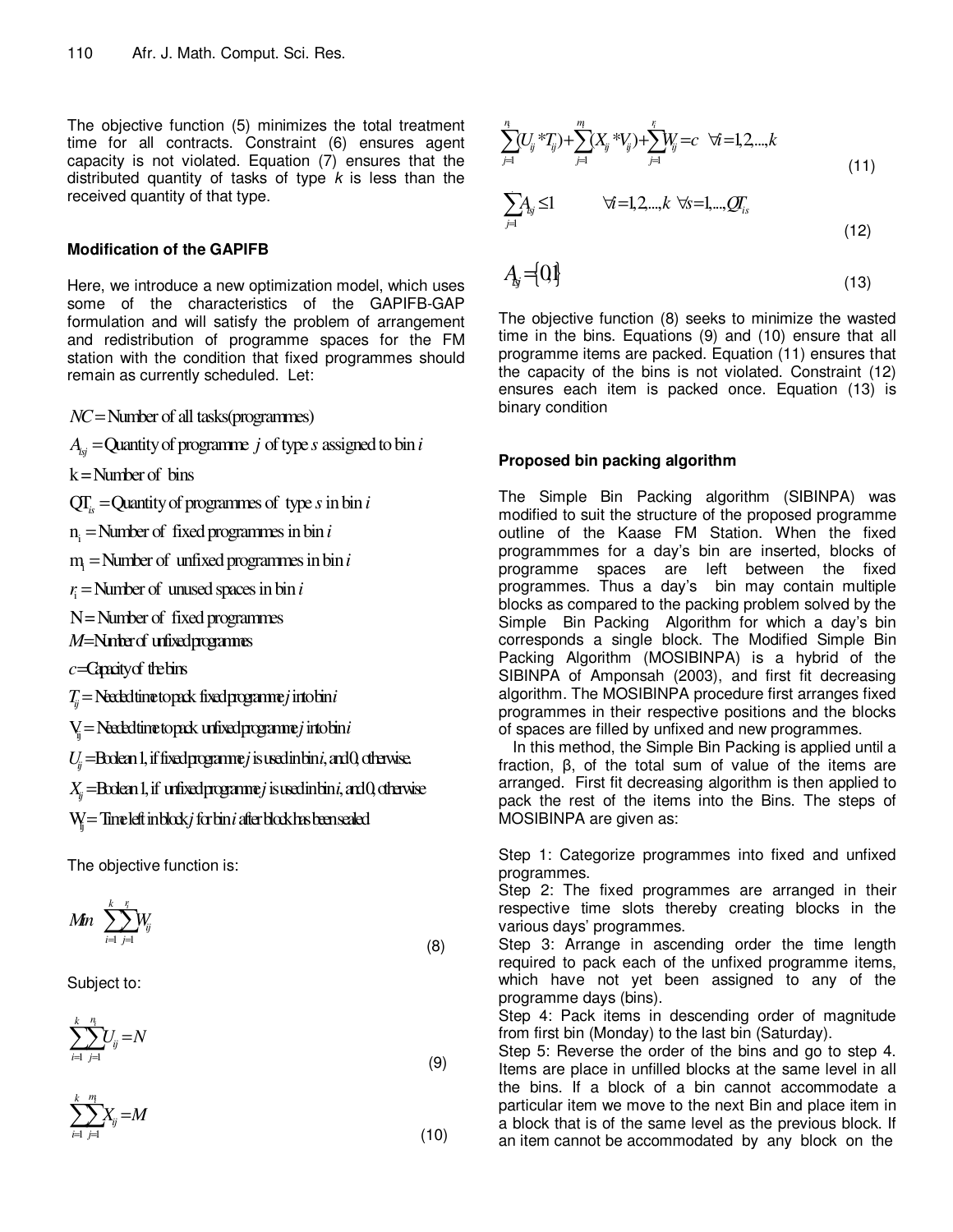**Table 2.** New programme mix for Kaase FM Radio Station.

| Monday                | Tuesdav                 | Wednesday                | <b>Thursday</b>                  | Friday                  | <b>Saturday</b>            |
|-----------------------|-------------------------|--------------------------|----------------------------------|-------------------------|----------------------------|
| Home news $(6:00)$ *  | Home news $(6:00)^*$    | Home news $(6:00)^*$     | Home news $(6:00)^*$             | Home news $(6:00)^*$    | Home news $(6:00)^*$       |
| Morningshow (6:30) *  | morningshow (6:30) *    | Morningshow (6:30) *     | morningshow(6:30)                | Morningshow (6:30)*     | Reggae sound splash (6:30) |
| Busy time (9:30) *    | Busy time $(9:30)^*$    | Busy time $(8:30)$ *     | Free space $(8:30)$ <sup>a</sup> | Reggae $(9:00)$         | Reggae $(9:30)$            |
| Periscope (12:30)     | World sport (12:30)     | Nwomkro (11:30)          | Busy time $(9:30)$ *             | Gospel music (11:00)    | Free space $(11:55)^{a}$   |
| This is $life(13:30)$ | Kumasi mosom (13:30)    | Jazz music (12:30)       | Free space $(10:30)$             | Smooth joint (13:00)    | Metro news $(13:00)^*$     |
| Francophone (14:30)   | Total sports(14:30)     | Abrabo mu Nsem (13:30)   | Busy time 2 (11:30)              | Governance hour(15:00)  | Highlife (14:00)           |
| Free time $(15:30)^a$ | Free time $(15:30)^{a}$ | AkuafoAdwene (14:30)     | Time with NCCE (12:30)           | Free space $(16:00)$    | Reggae (15:30)             |
| Drive time(16:30)*    | Drive time $(16:30)^*$  | Free space $(15:30)^{a}$ | Free space (13:30)               | Drive time (16:30) *    | Ekwansokose (16:55)        |
| Health matters(19:30) | Kyerewadwene (19:30)    | Drive time (16:30)       | Drive time $(16:30)^*$           | Free space $(19:20)^a$  | TeTeAmamere (17:55)        |
| Mmofrakyepen(20:30)   | AkuafoBadwa (20:30)     | Gospel(19:30)            | Kenkan Me(19:30)                 | Weekend groove (20:30)* | Free space $(18:55)^{a}$   |
| Youth forum(21:30)    | Women's avenue(21:30)   | Obaa Pa(20:30)           | AhenfoAsoe (20:00)               | Close down $(0:00)$     | $ELS(20:30)^*$             |
| Slow gospel(22:30)    | Reggae(22:30)           | Free space(21:30) $a$    | Free space(20:30) $a$            |                         | $LMM(22:00)^*$             |
| Free space(23:00) $a$ | Free space(23:30) $a$   | Heart to heart $(22:00)$ | Close down(0:00)                 |                         | Close down(0:00)           |
| Close down(0:00)      | Close down $(0:00)$     | Close down(0:00)         |                                  |                         |                            |

\* fixed programmes; <sup>a</sup>free airtimes that will be used for new programmes that require sponsorship. The start time of each programme is provided in bracket beside the programme.

current level in the entire bins move to the next level of unfilled blocks.

Step 6: Repeat process in steps 4 and 5 until  $\beta =$ 

 $\frac{3}{5}$ *th* of the total sum of the time value of items

have been packed.

 Step 7: Pack the rest of the items by using the first fit decreasing algorithm as follows: Start from the first block of the first bin and start packing items from the unused block space. If an item cannot be accommodated by the block move to the next block that still has space in the same bin. If an item cannot be accommodated by any of the unused blocks that still has space in a particular bin, move to the next bin and pack the items starting from the first unused block space. Continue in this manner to the last bin.

 Step 8: Repeat the process in step 7 until all the items has been arranged.

#### **RESULTS**

A matlab program code was written and executed on Vista Pentium D dual core, 2.3G CPU, 1G ram and 120G hard disk spaces. Matlab programming software for Windows version 7.5.342 (R2007b) was used. The program calls for the input of capacities of the fixed and unfixed programmes in matrix format. This is followed by another matrix of capacities of fixed and unfixed programmes with the capacities of unfixed programmmes set to zero. The number of programme days (bins) and the blocks in each bin are entered. The MOSIBINPA program provides an optimal arrangement of programs as shown in Table 2. In accordance with step 5 of the MOSIBINPA procedure, we defined a random variable  $β = (0,$  1) to be the fraction of total sum of values of items (program times). The algorithm changes procedure from SIBINPA procedure to first fit

decreasing algorithm at a given value of β. The algorithm was used to find the value of β for which we have zero wasted air time space and the programme arrangement corresponding to this state was the optimal arrangement. The value of β for the optimal arrangement was obtained to be 3/5.

#### **DISCUSSIONS**

Dyckchoff (1990) noted that cutting and packing problems have the same logical structure such that the space of a pattern to be cut is analogous to the space in an object (container) to be filled by items. The solution types of cutting and packing algorithms are either object/item oriented solution type or pattern oriented. The MOSIBINPA solution algorithm for the Kaase FM packing problem is of the first solution type where items (programmes)